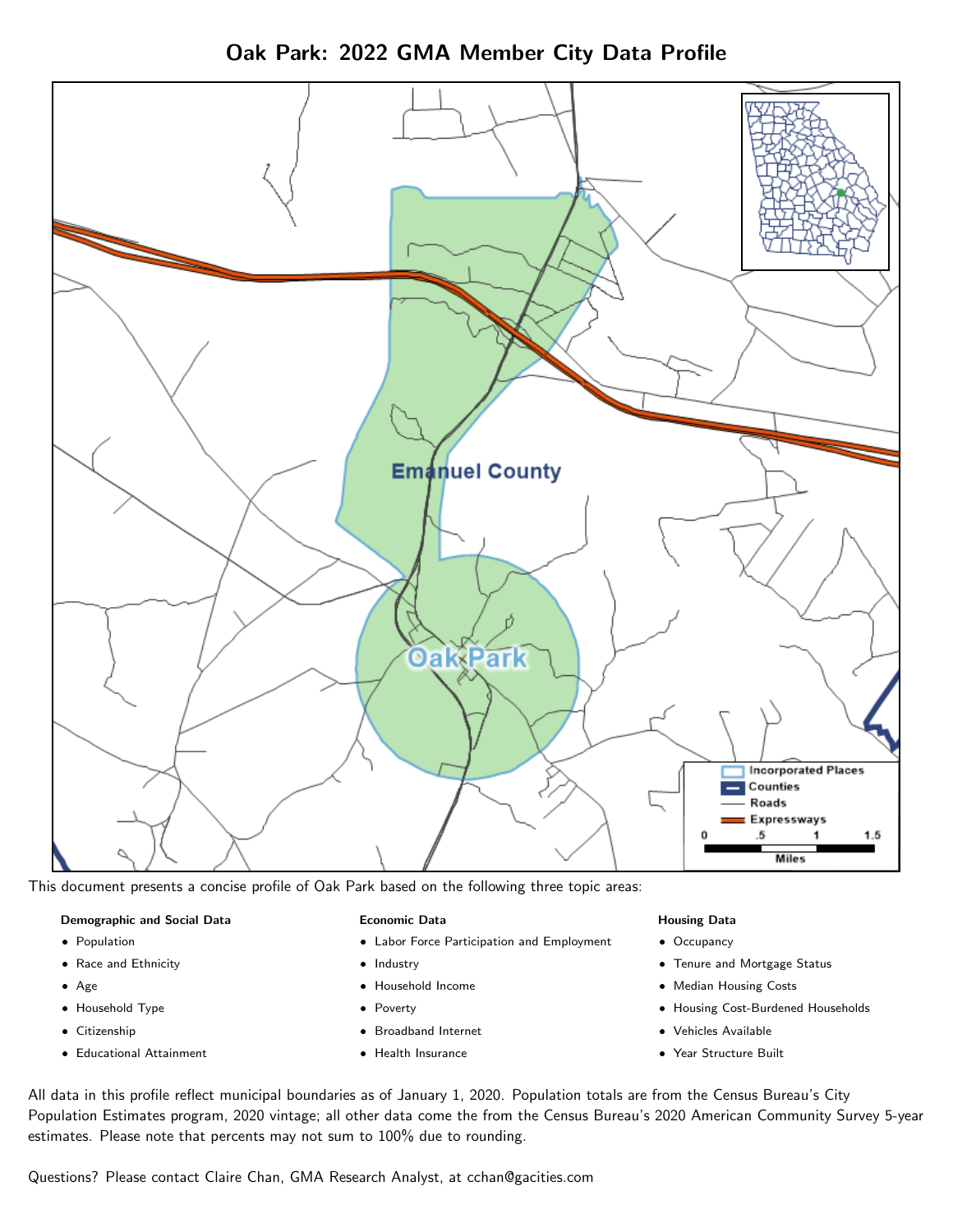# Oak Park: Demographic and Social





**Citizenship** 



Source: American Community Survey, 2020 5-year estimates, table B05002 Source: American Community Survey, 2020 5-year estimates, table B15002

### Race and Ethnicity



Source: U.S. Census Bureau, City Population Estimates, 2020 vintage Source: American Community Survey, 2020 5-year estimates, table B03002

## Household Type



Source: American Community Survey, 2020 5-year estimates, table B01001 Source: American Community Survey, 2020 5-year estimates, table B11001

### Educational Attainment



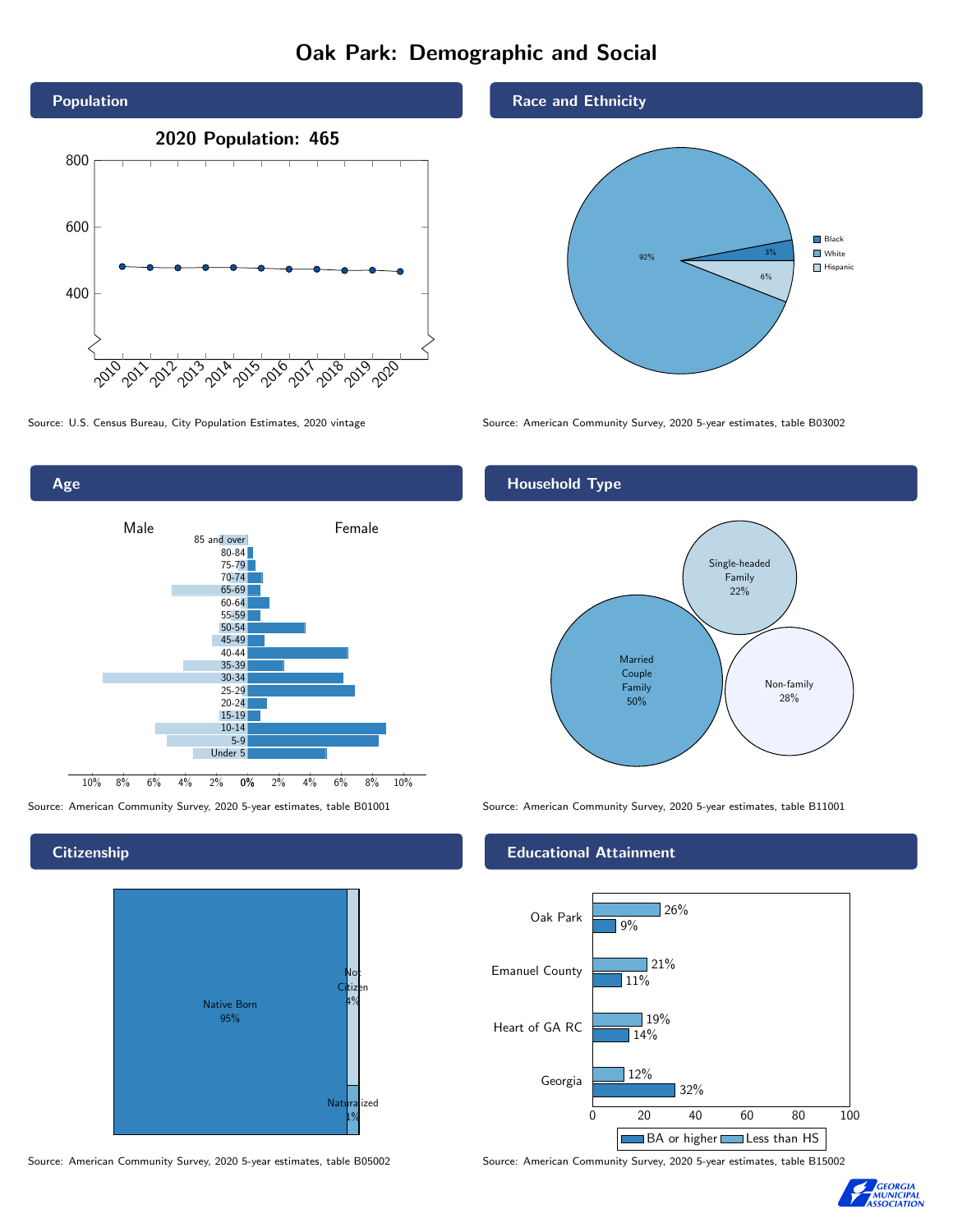# Oak Park: Economic



Source: American Community Survey, 2020 5-year estimates, table B23001 Note: Unemployment rate is based upon the civilian labor force.



Source: American Community Survey, 2020 5-year estimates, tables B19013 and B19025 Source: American Community Survey, 2020 5-year estimates, table B17010



Industry

| Agriculture, forestry, fishing and hunting, and mining      | $2\%$ |
|-------------------------------------------------------------|-------|
| Construction                                                | 10%   |
| Manufacturing                                               | 7%    |
| <b>Wholesale Trade</b>                                      | 21%   |
| Retail Trade                                                | 18%   |
| Transportation and warehousing, and utilities               | 6%    |
| Information                                                 | $0\%$ |
| Finance and insurance, real estate, rental, leasing         | $1\%$ |
| Professional, scientific, mgt, administrative, waste mgt    | 9%    |
| Educational services, and health care and social assistance | 16%   |
| Arts, entertainment, recreation, accommodation, food        | 5%    |
| service                                                     |       |
| Other services, except public administration                | $0\%$ |
| Public administration                                       | 5%    |

Source: American Community Survey, 2020 5-year estimates, table C24030

### Poverty



### Health Insurance



Source: American Community Survey, 2020 5-year estimates, table B28002 Source: American Community Survey, 2020 5-year estimates, table B18135